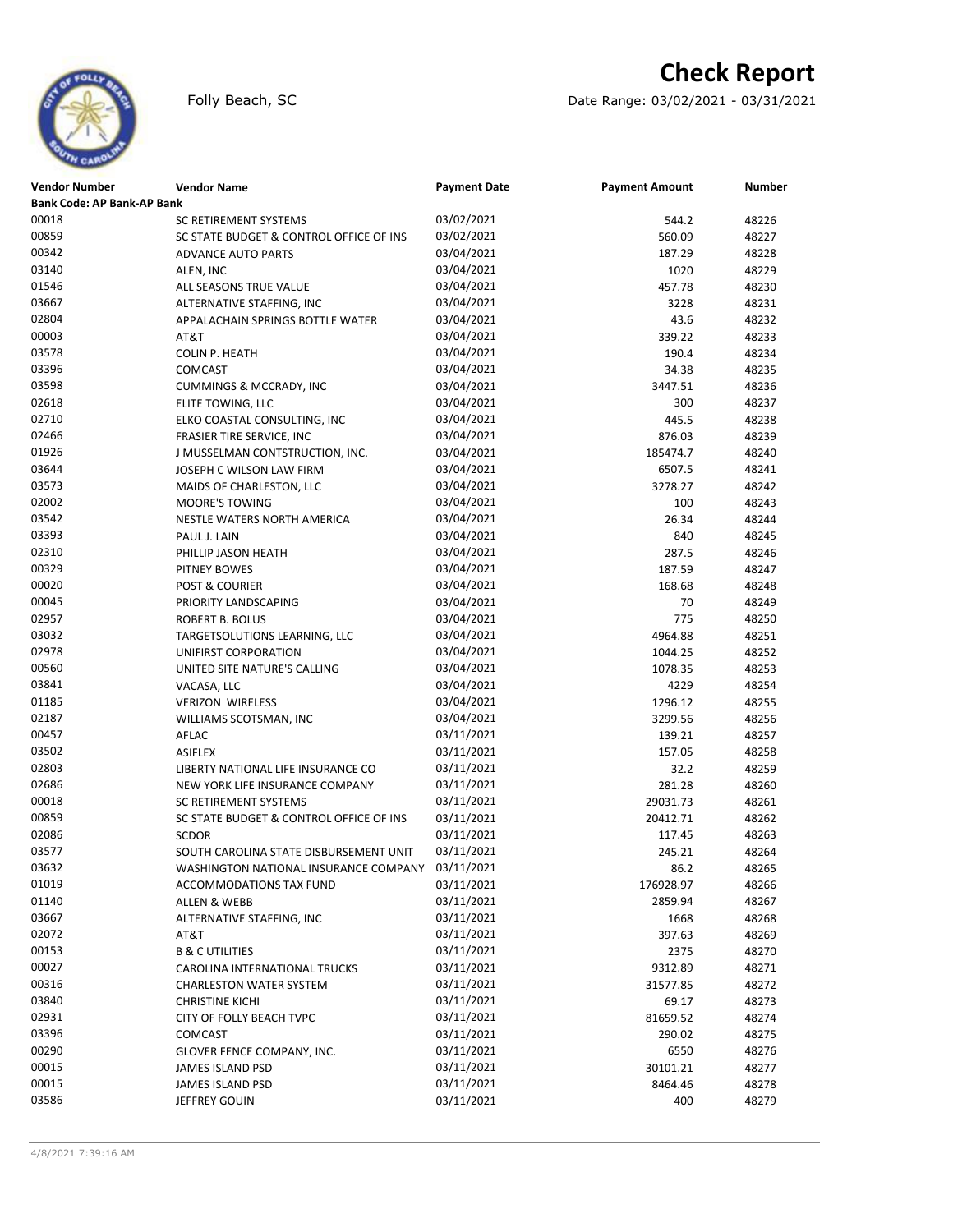| <b>Check Report</b>  |                                       |                     | Date Range: 03/02/2021 - 03/31/2021 |        |
|----------------------|---------------------------------------|---------------------|-------------------------------------|--------|
| <b>Vendor Number</b> | <b>Vendor Name</b>                    | <b>Payment Date</b> | <b>Payment Amount</b>               | Number |
| 03060                | JENNIFER STRINGER OBI                 | 03/11/2021          | 2280                                | 48280  |
| 00017                | OFFICE DEPOT                          | 03/11/2021          | 208.34                              | 48281  |
| 02969                | PALMETTO CLEARING & GRADING           | 03/11/2021          | 1040                                | 48282  |
| 03393                | PAUL J. LAIN                          | 03/11/2021          | 170                                 | 48283  |
| 00045                | PRIORITY LANDSCAPING                  | 03/11/2021          | 250                                 | 48284  |
| 00016                | RICOH USA, INC                        | 03/11/2021          | 162.98                              | 48285  |
| 00016                | RICOH USA, INC                        | 03/11/2021          | 325.63                              | 48286  |
| 02957                | ROBERT B. BOLUS                       | 03/11/2021          | 1075                                | 48287  |
| 03773                | ROBERT HALF INTERNATIONAL             | 03/11/2021          | 249.5                               | 48288  |
| 03283                | ROBERT R. WAGENBRENNER                | 03/11/2021          | 800                                 | 48289  |
| 02160                | SC MUNI INSURANCE TRUST               | 03/11/2021          | 16296                               | 48290  |
| 02160                | SC MUNI INSURANCE TRUST               | 03/11/2021          | 6874.32                             | 48291  |
| 03725                | SCA OF SC, LLC                        | 03/11/2021          | 1200                                | 48292  |
| 01638                | <b>SHRM</b>                           | 03/11/2021          | 219                                 | 48293  |
| 00560                | UNITED SITE NATURE'S CALLING          | 03/11/2021          | 1730                                | 48294  |
| 02787                | VIEO DESIGN LLC                       | 03/11/2021          | 97                                  | 48295  |
| 03408                | WEST PUBLISHING CORPORATION           | 03/11/2021          | 312.45                              | 48296  |
| 03667                | ALTERNATIVE STAFFING, INC             | 03/18/2021          | 1434                                | 48297  |
| 00602                | AMERICAN LEGAL PUBLISHING CORPORATION | 03/18/2021          | 237.33                              | 48298  |
| 01915                | AT&T                                  | 03/18/2021          | 101.15                              | 48299  |
| 02006                | <b>BB&amp;T FINANCIAL, FSB</b>        | 03/18/2021          | 10604.84                            | 48300  |
|                      | **Void**                              | 03/18/2021          | 0                                   | 48301  |
|                      | **Void**                              | 03/18/2021          | 0                                   | 48302  |
|                      | **Void**                              | 03/18/2021          | 0                                   | 48303  |
|                      | **Void**                              | 03/18/2021          | 0                                   | 48304  |
|                      | **Void**                              | 03/18/2021          | 0                                   | 48305  |
|                      | **Void**                              | 03/18/2021          | 0                                   | 48306  |
| 01749                | BEHAVIORAL SYSTEMS, LLC               | 03/18/2021          | 125                                 | 48307  |
| 02860                | <b>BRANDON UPTON</b>                  | 03/18/2021          | 60                                  | 48308  |
| 00027                | CAROLINA INTERNATIONAL TRUCKS         | 03/18/2021          | 1567.36                             | 48309  |
| 03784                | CAROLINA ONE REALTY                   | 03/18/2021          | 726.5                               | 48310  |
| 01091                | CAROLINA SPORT SURFACES, INC          | 03/18/2021          | 170                                 | 48311  |
| 01640                | CLEVELAND & CONLEY, LLC               | 03/18/2021          | 637.5                               | 48312  |
| 03282                | DOCTORS CARE, PA                      | 03/18/2021          | 646                                 | 48313  |
| 00068                | FOLLY BEACH CIVIC CLUB                | 03/18/2021          | 1000                                | 48314  |
| 02466                | FRASIER TIRE SERVICE, INC             | 03/18/2021          | 370.52                              | 48315  |
| 03842                | <b>GREGORY ALAN VOTAW</b>             | 03/18/2021          | 304.98                              | 48316  |
| 03071                | JAMES BINGLEY JR                      | 03/18/2021          | 120                                 | 48317  |
| 03069                | KESCIA L. HOLMES                      | 03/18/2021          | 260                                 | 48318  |
| 00702                | LOWE'S COMPANIES, INC.                | 03/18/2021          | 1271.52                             | 48319  |
|                      | **Void**                              | 03/18/2021          | 0                                   | 48320  |
| 03718                | MICHAEL DAVID SMITH                   | 03/18/2021          | 155                                 | 48321  |
| 02969                | PALMETTO CLEARING & GRADING           | 03/18/2021          | 1040                                | 48322  |
| 00020                | POST & COURIER                        | 03/18/2021          | 364                                 | 48323  |
| 03576                | PRYOR P.O. JACKSON                    | 03/18/2021          | 160                                 | 48324  |
| 03149                | <b>READ'S UNIFORMS INC</b>            | 03/18/2021          | 1380.83                             | 48325  |
| 02957                | ROBERT B. BOLUS                       | 03/18/2021          | 900                                 | 48326  |
| 03773                | ROBERT HALF INTERNATIONAL             | 03/18/2021          | 873.25                              | 48327  |
| 01516                | ROTO-ROOTER                           | 03/18/2021          | 249.5                               | 48328  |
| 02275                | SAFELITE FULFILLMENT, INC             | 03/18/2021          | 487.6                               | 48329  |
| 01210                | SEGRA                                 | 03/18/2021          | 2987.45                             | 48330  |
| 01057                | <b>SIRCHIE</b>                        | 03/18/2021          | 121.74                              | 48331  |
| 00038                | STEEN ENTERPRISES, INC.               | 03/18/2021          | 247.28                              | 48332  |
| 00024                | UNIFIRST FIRST AID                    | 03/18/2021          | 106.56                              | 48333  |
| 03844                | VSC FIRE & SECURITY, INC              | 03/18/2021          | 504.9                               | 48334  |
| 02226                | WITMER PUBLIC SAFETY GROUP, INC       | 03/18/2021          | 1102.91                             | 48335  |
| 00457                | AFLAC                                 | 03/24/2021          | 139.21                              | 48336  |
| 03502                | <b>ASIFLEX</b>                        | 03/24/2021          | 157.05                              | 48337  |
| 02803                | LIBERTY NATIONAL LIFE INSURANCE CO    | 03/24/2021          | 32.2                                | 48338  |
| 02686                | NEW YORK LIFE INSURANCE COMPANY       | 03/24/2021          | 281.28                              | 48339  |
| 00018                | SC RETIREMENT SYSTEMS                 | 03/24/2021          | 29598.61                            | 48340  |